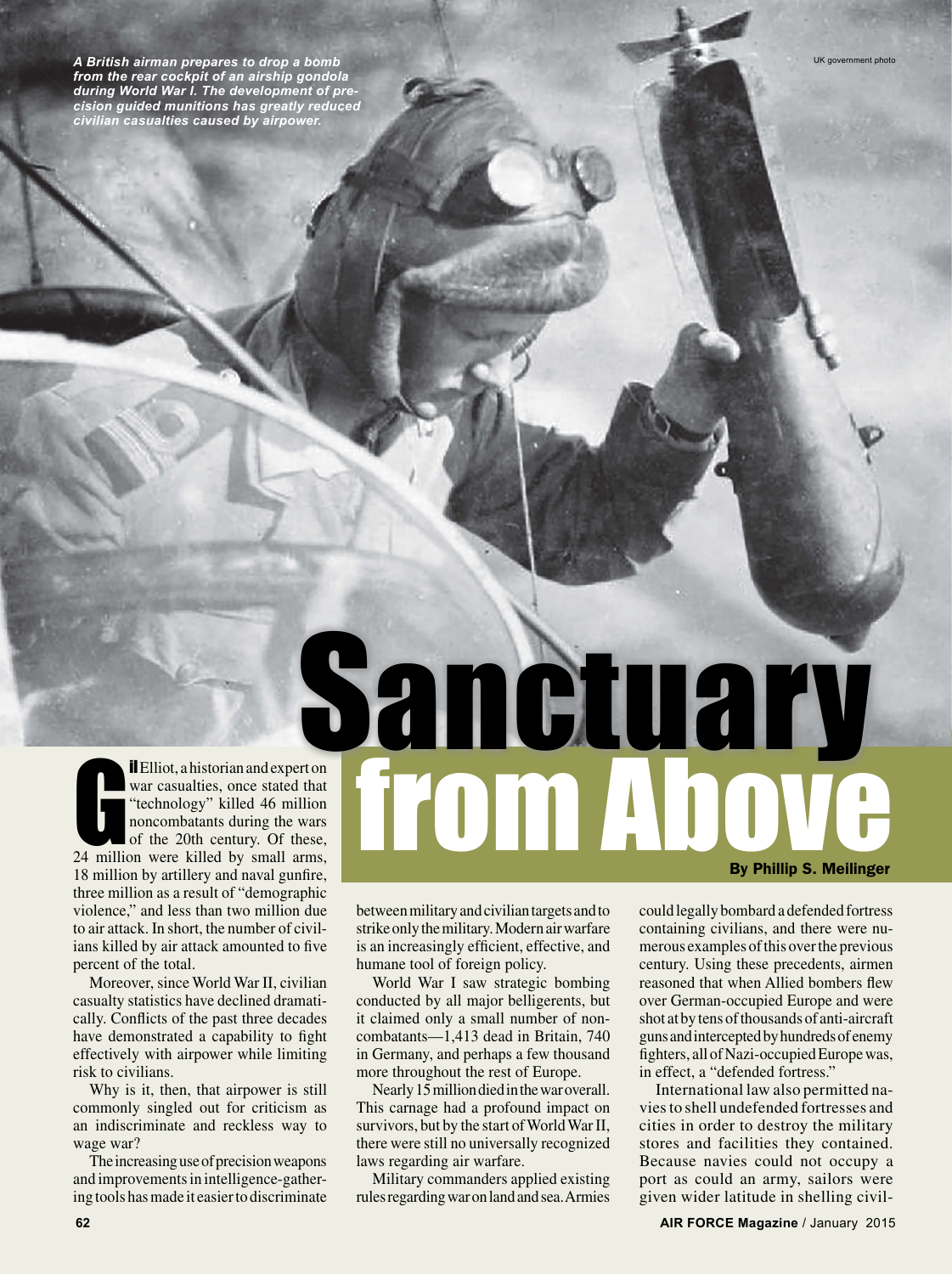

*A 2,000-pound inert laser guided bomb precisely hits its target after being dropped from an altitude of some 4,000 feet during testing in the 1970s.*

ians. Aircraft, like ships, could not occupy a city, so were the permissive rules of sea warfare more applicable to air warfare?

Doctrinally, air leaders in Britain and the US rejected the bombing of cities. Both the Royal Air Force and the US Army Air Forces entered World War II stressing precision bombing of enemy industrial centers. The RAF operations manual stated that the civilian populace was not a legitimate target and area bombing was rejected.

In August 1939, the British Chief of the Air Staff messaged Bomber Command that "we should not initiate air action against other than purely military objectives in the narrowest sense of the word, i.e., navy, army, and air forces and establishments, and that as far as possible we should confine it to objectives on which attack will not involve loss of civil life."

War's realities would soon put these idealistic goals to the test.

Bombing doctrine in the US was similar. Officers at the Air Corps Tactical School believed that a country's economy was complex but fragile. Key nodes within that economy, such as the transportation system or specific factories manufacturing crucial industrial components, were disproportionately vital. If this industrial web were disrupted, the entire system might collapse. The doctrine the AAF took into the war made no mention of targeting population centers.

World War II proved to be far different than predicted. The fall of France in June 1940 left Britain alone against Germany, which soon began its blitz against British cities. For its part, RAF operations quickly demonstrated that prewar doctrine was unrealistic. British bombers were too small, too slow, too vulnerable, and too few. German fighters and anti-aircraft guns decimated the attackers, so Bomber Command retreated to the safety of the night, something for which it was neither trained nor equipped. Worse, bad weather affected navigation, target acquisition, and bombing accuracy. Although Britain's intent was precision bombing, in practice it became area bombing.

Nonetheless, American air leaders clung to daylight precision bombing doctrine. An invasion of France offered no hope of success before mid-1944, and something had to be done in the meantime to take the war into Germany and relieve pressure on the Soviets.

The Pacific air campaign also posed problems for the AAF. Bombing accuracy was worse than in Europe because of the greater distances involved and the 200 mph jet stream at 35,000 feet, where the B-29s generally flew. In addition, Allied intelligence concerning Japan's economy was inadequate and precision targets were simply not available. Area bombing that could be done at night and at low altitude—with less risk to the attackers—was necessary.

Japan was a tenacious opponent: More than 20,000 Americans died at Iwo Jima and Okinawa, as did nearly 150,000 Japanese defenders. Moreover, on Okinawa more than 160,000 civilians died—caught in the crossfire between the opposing armies. The planned invasions of the home islands would have cost millions of American and Japanese lives.

Air attacks, culminating in the two atomic strikes, most likely left fewer dead in Japan than would have been killed by a bloody land campaign, a naval blockade, and disease and starvation in the civilian population.

Perhaps 40 million civilians died during World War II, but even if Elliot's maximum of two million dead due to air attack is

## Airpower is probably the most discriminate weapon that exists.

By early 1942 the RAF's night offensive was targeting German cities, partly due to poor bombing accuracy and partly in retaliation for attacks on British cities by the Luftwaffe. The German raid on Coventry in November 1940 was a turning point: Prime Minister Winston Churchill then directed the RAF to aim for city centers on missions over Germany. Air Marshal Arthur Harris, who took over Bomber Command in February 1942, agreed with the concept of area attacks dictated by his civilian superiors.

US air doctrine also evolved during the war. AAF losses in daylight strikes were severe: On the Schweinfurt mission of Oct. 14, 1943, 60 B-17s and more than 600 crewmen were lost—more than 20 percent of the attacking force.

used, it means that 95 percent of the civilians killed in World War II were claimed by starvation, disease, genocide, and the traditional means of land and sea warfare.

The plight of civilians under air attack improved after 1945, although many noncombatants died in both the Korean and Vietnam Wars. Statistics for the Korean War are unreliable, but Guenter Lewy, a political scientist, provides plausible figures for Vietnam, arguing that 25 percent of Vietnamese civilian deaths were caused by air attacks—the other 75 percent, more than 440,000 people, were killed by ground or naval action.

## **THE DAWN OF PRECISION**

Since Vietnam, the number of civilian casualties has dropped dramatically in conflicts involving the US.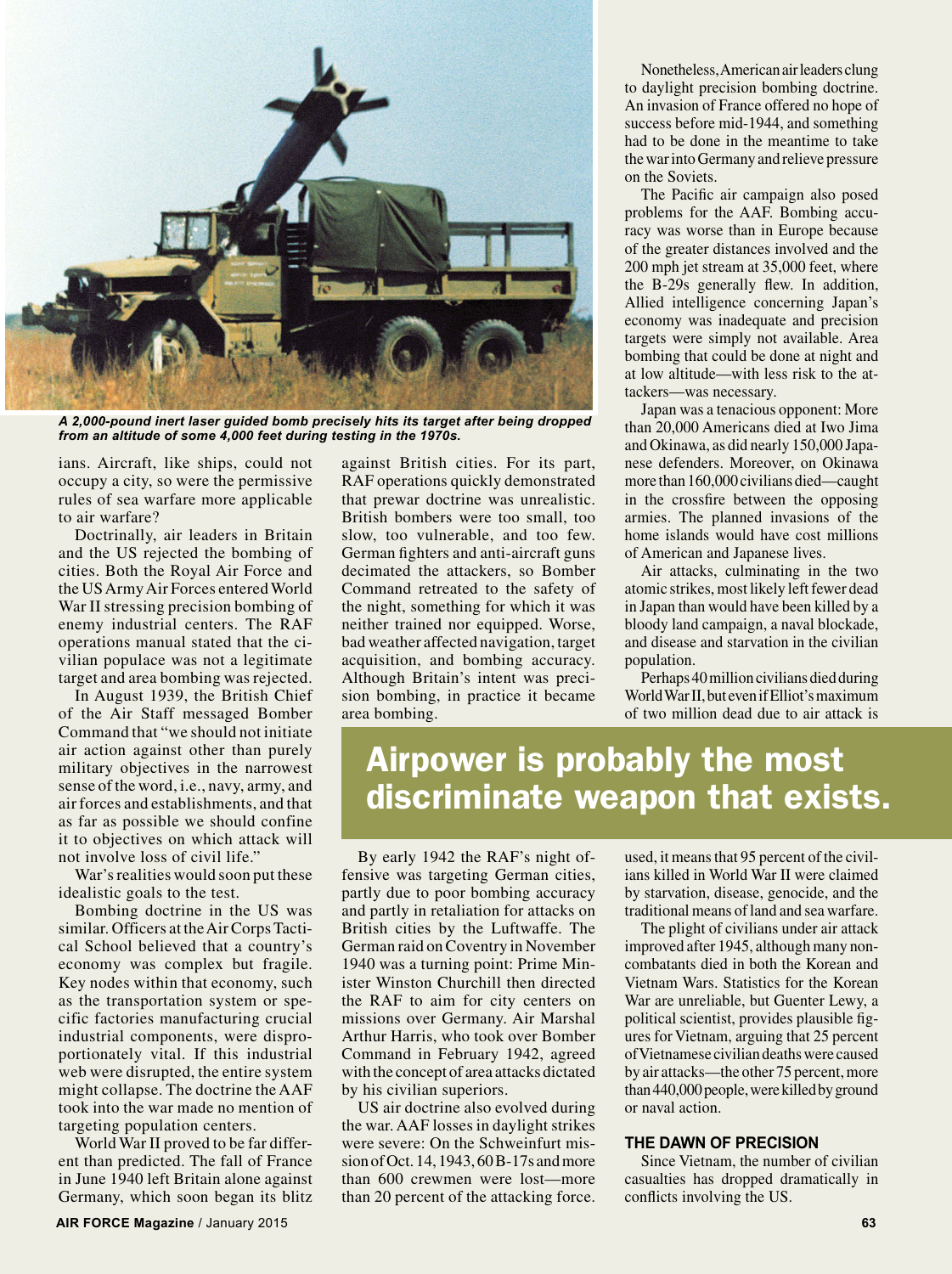

In the 1991 Gulf War, Greenpeace estimated that 5,000 Iraqi civilians were killed by air, but other researchers put the figure at less than 1,000. Although thousands of tons of bombs were dropped, damage to the civilian population was minor, amazing some Western observers.

Milton Viorst, an American journalist, wrote: "Oddly, it seemed, there was no Second World War-style urban destruction, despite the tons of explosives that had fallen. Instead, with meticulous care—one might almost call it artistry—American aircraft had taken out telecommunications facilities, transportation links, key government offices, and, most painful of all, electrical generating plants."

In 1995 NATO intervened to halt fighting in Bosnia. According to Serbian President Slobodan Milosevic, 25 civilians died during NATO's three-week air campaign. To stop the ethnic cleansing by the Serbs in Kosovo, in 1999 NATO launched a 78-day air campaign after which Milosevic capitulated. Despite the duration and intensity of this air campaign, Human Rights Watch estimated that fewer than 500 civilians were killed.

Statistics for the wars in Afghanistan and Iraq run anywhere from 500 to 1,300 dead in Afghanistan through 2002, and

from 3,000 to 7,000 dead during the first six months of the Iraq campaign, the major, traditional combat portions of the wars in those countries. Human Rights Watch states that "the ground war caused the vast majority of deaths," noting for example that at al Hillah, a city in central Iraq, ground-launched cluster munitions caused 90 percent of all civilian casualties.

Another account of civilian casualties is provided by Iraq Body Count, an online database of violent civilian deaths since the 2003 invasion. The site determined that around 85,000 Iraqi civilians died as a result of the war up through 2008. Of these, about 9,500 were the result of air strikes—11.3 percent of the total. Significantly, not only did the number of civilian deaths decrease after 2005, but the percentage of deaths attributable to air attack also decreased—to 2.6 percent.

In other words, more than 97 percent of the estimated 60,922 Iraqi civilians killed after 2005 were the victims of ground warfare.

## **PRECISE AGAINST ISIS**

Joint Chiefs of Staff Chairman Gen. Martin E. Dempsey testified before Congress last fall that in Iraq today, "The thing that will cause the Sunni

*World War II saw enormous collateral damage. Top: US soldiers train a 155 mm howitzer artillery gun on the town of Cherbourg, France, during an advance. Such weapons were powerful, but indiscriminate. Bottom: The French town of Montebourg after being subjected to artillery fire and bombing.* 

population to actually take heart and actually reject [ISIS] is if we are very careful not to create circumstances of civilian casualties. … We have got to be very, very deliberate and very precise in our air campaign."

The remarkable drop in casualties due to air warfare has become the norm and the expectation. It is largely the result of precision guided munitions, cautious rules of engagement, and advanced communications networks and sensors.

Although PGMs were used in the Vietnam War, Desert Storm was the first conflict in which they played a major role. Cockpit videos that tracked laser bombs showed the world memorable film clips of bombs flying down airshafts and through bunker doors. Following Desert Storm, PGM use increased in Kosovo, Afghanistan, and Iraq. The types of PGMs also expanded and were improved for greater accuracy and flexibility. The GPS-aided Joint Direct Attack Munition, which can bomb through clouds or sandstorms, made its debut over Kosovo. Since then, a laser guided JDAM had been developed permitting precision strike against moving targets. This dualseeker weapon was first employed in Iraq in August 2008. The standard figure given for JDAM accuracy is five meters, or 16 feet, but those employing the weapons say accuracy is far better than advertised.

Yet PGMs are only as good as the intelligence used to guide them. To address this issue, sensors have grown both in number and resolution capability. Space-based cameras and radar produce resolutions of a few feet. Airborne sensors have a similar performance, and spotters on the ground have GPS range finders and laser designators to mark targets.

The impact of PGMs has been profound. One precision weapon is equivalent to hundreds of unguided bombs in the effects that it achieves—neutralizing the target. Besides lowering the risk to the attacking aircrew, PGMs dramatically reduce collateral damage.

A difficulty arises when attacking mobile targets, where identification is key.

On April 14, 1999, near Djakovica, Kosovo, NATO pilots attacked what intelligence sources had identified as a military convoy. It is now known that the convoy